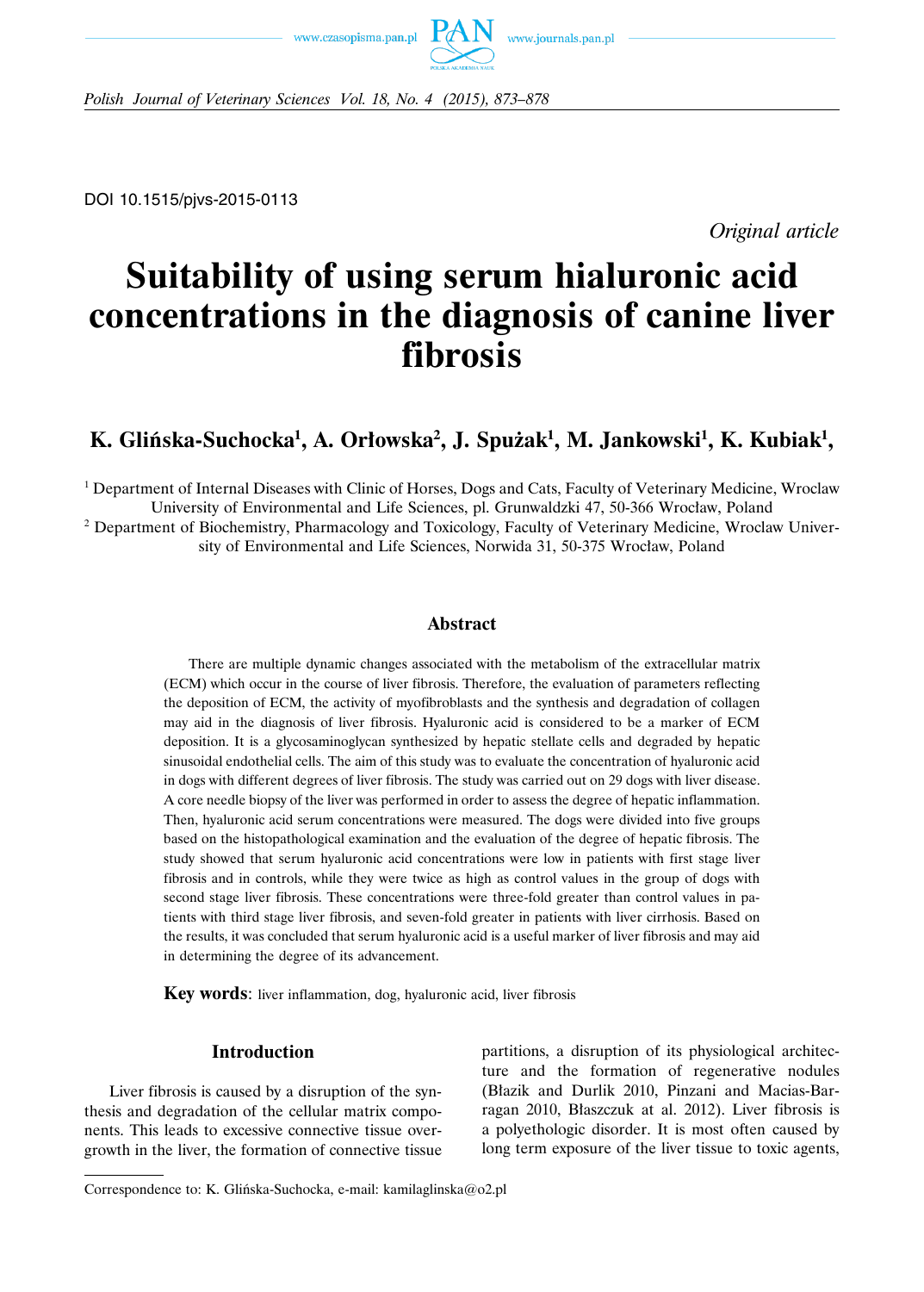by metabolic disorders, biliary tract disease and the damaging effects of certain drugs.

Both invasive and non-invasive methods are used to diagnose liver fibrosis. The diagnosis is usually made based on blood test results, diagnostic imaging and a liver biopsy (Afdhal 2004). The current most common method used to assess the degree of liver damage is a core needle biopsy. Despite the diagnostic value of this type of biopsy, it has several limitations associated with the risk of complications, such as hemorrhage, pneumothorax and shock (Friedman 2008). This method is also prone to errors, such as collecting an inadequate sample or collecting a sample from an area not affected by any pathological lesions. In human medicine, there have been numerous studies assessing the use of noninvasive markers of fibrosis to diagnose liver disease (Guechot at al. 1996, Guechot at al. 2000, Gutkowski 2007, Błazik and Durlik 2010, Fernandez-Varo and Jimenz 2011). Serum hyaluronic acid (HA) was found to be a very useful parameter in the assessment of the severity of liver fibrosis (Laurent 1992). Several studies carried out in humans have confirmed its clinical efficacy. This prompted us to determine the hyaluronic acid serum concentrations in dogs with a varying degree of liver fibrosis.

# **Materials and Methods**

The study was carried out on 29 dogs of various breeds (12 mixed breed dogs, 5 Labrador retrievers, 4 cocker spaniels, 3 German shepherds, 2 boxers, 1 Staffordshire bull terrier, 1 miniature poodle and 1 Yorkshire terrier) and of both genders (12 males, 17 females) between 5 and 16 years old. All dogs were suspected of having chronic liver parenchyma damage and were referred to the Clinic of the Department of Internal Diseases with Clinic of Horses, Dogs and Cats for a liver biopsy. Prior to this procedure, blood samples were obtained from all the dogs and basic blood biochemistry was carried out (AST, ALT, ALP, GGT, total bilirubin). Additionally, EDTA anticoagulated blood was centrifuged and stored at -20°C. Serum HA levels were measured using the Corgenixe Hyaluronic Acid (HA) quantitative Test Kit (Corgenix, Inc., Broomfield, Co, USA).

The core needle biopsy was carried out in all the animals using Tru-Cut needles. The biopsies were performed under general anesthesia. Xylazine (1 mg/kg.) and atropine (0.04 mg/kg) were administered intramuscularly to premedicate each animal. Anesthesia was induced using propofol (2-6 mg/kg) administered intravenously. The site of insertion of the needle biopsy was shaved and twice disinfected with alcohol. The procedure was performed under ultrasound guidance using an Aloka 3500 prosound ultrasound. Two biopsies were taken from the lesioned sites and the specimens were subsequently fixed in a 10% buffered formalin solution.

After being fixed, the liver samples were embedded in paraffin and sectioned into slices 4-6 μm thick. The specimens were then stained using hematoxylin and eosin (H-E), the Van Gieson method, and the Mallory method respectively and using staining for the presence of reticular fibers. The liver was assessed in terms of inflammation and fibrosis.

A 4 point scale approved by the Hepatology Group of the Polish Society was used to assess hepatic inflammation:

Grade  $0 - no$  changes in the portal spaces

Grade 1 – minimal inflammation – scarce inflammatory infiltrates in portal spaces, little centrilobular inflammation, hepatocyte laminae intact,

Grade 2 – moderate inflammation – moderate inflammation in portal spaces, single sites of piece meal necrosis in hepatic lobules,

Grade 3 – marked inflammation – piece meal necrosis affecting a minority of the laminar circumference in all portal tracts, marked inflammatory and necrotic activity within the lobules,

Grade 4 – extensive inflammation – piece meal necrosis affecting the majority of the laminar circumference, large centrilobular inflammation with bridging necrosis (Goodman 2007).

A 4 stage scale according to Scheuer was applied to assess liver fibrosis:

Stage 0 (F0) – normal – no fibrosis, single collagen fibers in portal spaces

Stage 1 (F1) – fibrosis within portal spaces with an extension of the portal tracts

Stage 2 (F2) – peri-portal fibrosis and possibly single bridging fibrosis while maintaing lobular structure,

Stage  $3$  (F3) – the presence of multiple fiber spans, destruction of the lobular architecture, no regeneration reaction.

Stage 4 (F4) – disseminated fibrosis or cirrhosis (Goodman 2007).

Having adopted this classification, we were able to assess the concentration of hyaluronic acid depending on the degree of changes in the liver tissue.

The dogs were divided into five groups based on the degree of liver fibrosis:

– group 1, comprising 6 dogs, which did not have liver fibrosis (F0),

– group 2, comprising 5 dogs, who had first degree liver fibrosis (F1),

– group 3, comprising 5 dogs, who had second degree liver fibrosis (F2),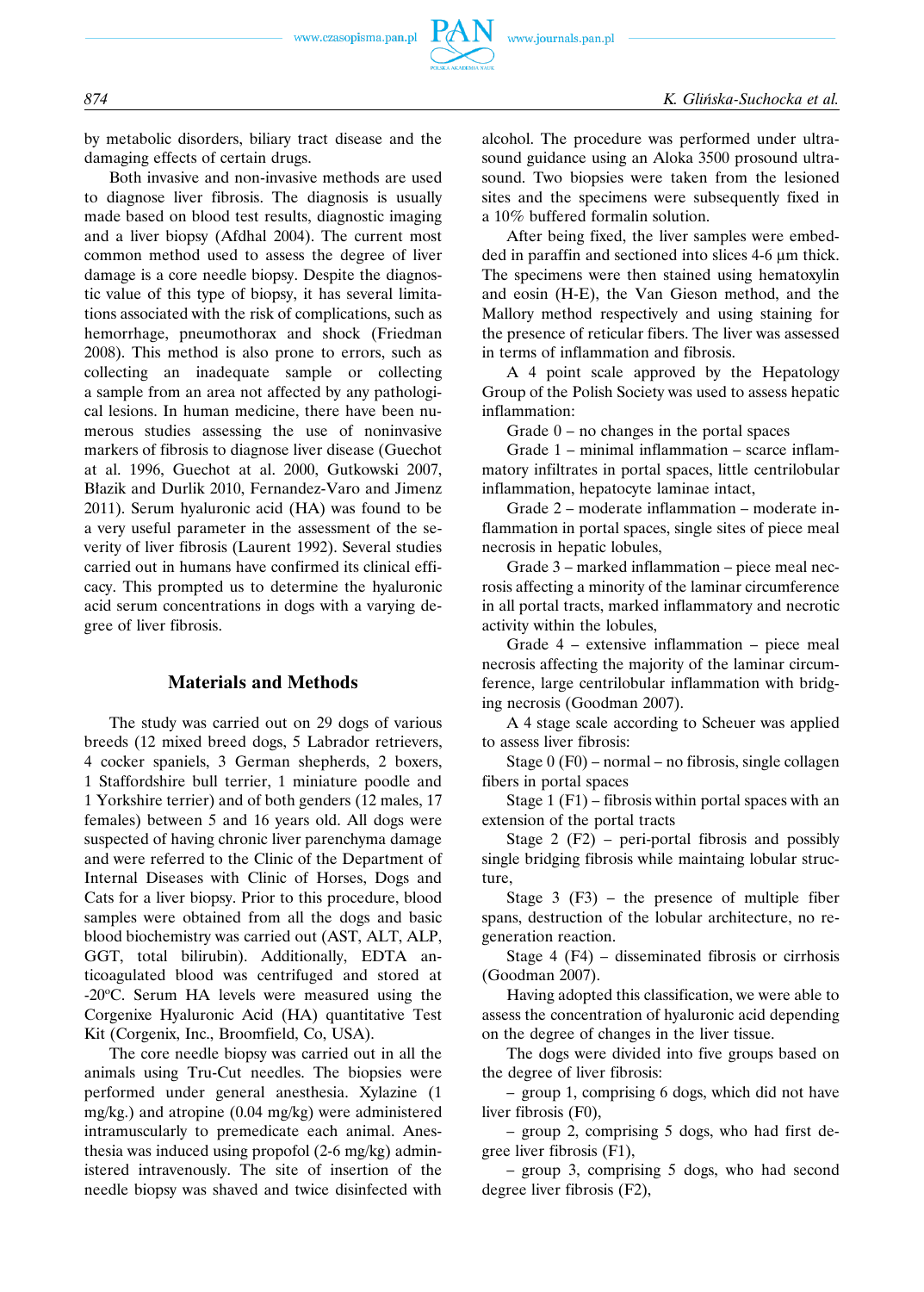www.czasopisma.pan.pl

#### *Suitability of using serum hialuronic acid concentrations... 875*

Table 1. Results of chosen biochemical parameters as well as degree of liver inflammation and fibrosis based on canine biochemical blood results.

|              | <b>AST</b><br>[U/l] | <b>ALT</b><br>[U/l] | ${\sf ALP}$<br>[U/l] | <b>GGT</b><br>[U/l]     | Total bilirubin<br>[mmol/l] | Inflammation     | Fibrosis                 |
|--------------|---------------------|---------------------|----------------------|-------------------------|-----------------------------|------------------|--------------------------|
| $\mathbf{1}$ | 234                 | 411                 | 242                  | $\overline{c}$          | 76                          | $\overline{c}$   | 4                        |
| $\mathbf{2}$ | 311                 | 1187                | 442                  | 29                      | 56                          | 1                | 4                        |
| 3            | $78\,$              | 54                  | 170                  | 5                       | 1.8                         | $\theta$         | $\boldsymbol{0}$         |
| 4            | 171                 | 574                 | 96                   | $8\,$                   | 3.3                         | 1                | $\sqrt{2}$               |
| 5            | $32\,$              | $77 \,$             | 170                  | $\mathbf{1}$            | $1.8\,$                     | 1                | $\boldsymbol{0}$         |
| 6            | 117                 | 205                 | 160                  | 18                      | $\mathbf{1}$                | $\overline{0}$   | 1                        |
| 7            | 96                  | 871                 | 199                  | 6                       | 4.3                         | $\boldsymbol{0}$ | $\mathbf{1}$             |
| 8            | $81\,$              | 632                 | 61                   | 13                      | $\mathfrak{Z}$              | 1                | $\mathbf{1}$             |
| 9            | 24                  | 60                  | 78                   | 3                       | 2.8                         | $\theta$         | $\boldsymbol{0}$         |
| 10           | 52                  | 24                  | 41                   | 4                       | $1.8\,$                     | $\mathbf{1}$     | $\boldsymbol{0}$         |
| 11           | 43                  | 213                 | 56                   | $\mathbf{1}$            | 1.8                         | 1                | $\mathbf{1}$             |
| 12           | 218                 | 388                 | 320                  | $20\,$                  | $\boldsymbol{7}$            | 1                | $\overline{c}$           |
| 13           | 233                 | 1314                | 452                  | 16                      | 32                          | $\mathfrak{Z}$   | $\overline{\mathcal{L}}$ |
| 14           | 160                 | 587                 | 382                  | 13                      | 17                          | $\overline{c}$   | 3                        |
| 15           | 320                 | 715                 | 438                  | $20\,$                  | 24                          | $\overline{c}$   | $\overline{\mathcal{L}}$ |
| 16           | 27                  | 214                 | 543                  | $21\,$                  | $11\,$                      | $\mathbf{1}$     | 3                        |
| 17           | 338                 | 1807                | 103                  | 15                      | 14                          | $\mathfrak{2}$   | $\overline{\mathbf{4}}$  |
| 18           | $31\,$              | 53                  | 86                   | $\sqrt{2}$              | 2.6                         | $\boldsymbol{0}$ | $\boldsymbol{0}$         |
| 19           | 40                  | 356                 | 542                  | $10\,$                  | 3.2                         | $\boldsymbol{0}$ | $\mathbf{1}$             |
| $20\,$       | 56                  | 138                 | 287                  | 12                      | $\sqrt{2}$                  | $\theta$         | $\boldsymbol{0}$         |
| 21           | 214                 | 412                 | 214                  | $10\,$                  | $\mathbf{1}$                | 1                | $\overline{\mathbf{c}}$  |
| 22           | 226                 | 1668                | 170                  | 33                      | 12                          | 3                | 4                        |
| 23           | 47                  | 117                 | 468                  | $\overline{\mathbf{c}}$ | 8.9                         | $\mathbf{1}$     | 3                        |
| 24           | 234                 | 411                 | 242                  | $\overline{c}$          | 23                          | $\sqrt{2}$       | $\overline{\mathcal{L}}$ |
| 25           | 43                  | 34                  | 43                   | $\mathbf{1}$            | 2.6                         | $\boldsymbol{0}$ | $\overline{c}$           |
| 26           | 267                 | 964                 | 488                  | 29                      | 16                          | 3                | 4                        |
| 27           | 107                 | 1111                | 742                  | 188                     | 9.2                         | 1                | 3                        |
| 28           | 64                  | $30\,$              | 74                   | 13                      | $\sqrt{2}$                  | 1                | $\overline{c}$           |
| 29           | 198                 | 277                 | 411                  | $27\,$                  | 5.4                         | $\overline{c}$   | 3                        |

– group 4, comprising 5 dogs, who had third degree liver fibrosis (F3),

– group 5, comprising 8 dogs, who had fourth degree liver fibrosis (F4).

Statystical analysis was performed using STATIS-TICA version 10 (StatSoft Inc., Poland). Data are expressed as median. Correlation between HA and blood markers of liver function were determined using Speerman correlation. A p-value of  $= 0.05$  was considered statistically significant.

# **Results**

The results of some of the biochemical parameters as well as the degree of liver inflammation and fibrosis are presented in Table 1.

Based on the histopathological examination of the

liver specimens, eight dogs (27.5%) had no liver inflammation, twelve dogs (41.3%) were found to have grade 1 inflammation, six dogs (20.6%) had grade 2 inflammation, and three dogs (10.3%) had grade 3 inflammation. Grade 4 inflammation was not present in any dog.

The mean HA serum concentration amounted to  $51.12 \pm 21.13$  ng/ml in dogs that had no liver inflammation,  $96.3 \pm 42.9$  ng/ml in dogs with grade 1 inflammation,  $264.94 \pm 137.88$  ng/ml in dogs with grade 2 inflammation and  $487.82 \pm 150.31$  ng/ml in dogs with grade 3 inflammation.

A graphic presentation of the HA serum concentrations in conjunction with the stage of liver inflammation is presented in Fig. 1.

Six dogs (20.6%) had no liver fibrosis, five had first degree fibrosis (17.2%), five had second and third degree fibrosis (17.2%) and eight had cirrhosis  $(27.5\%)$ .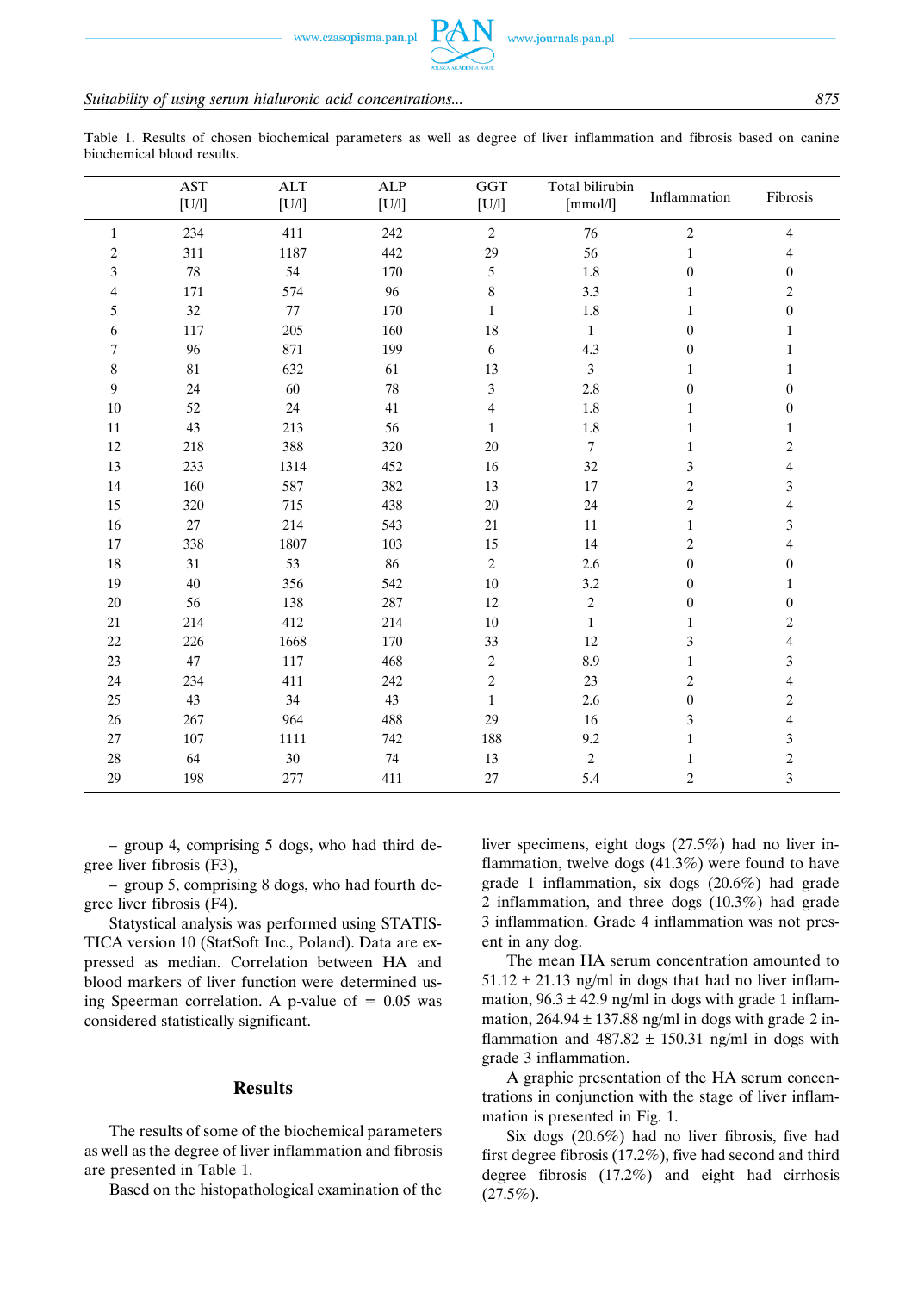



Fig 1. Box plots of blood HA concentrations according to stage of inflammation.



Fig 2. Box plots of blood HA concentrations according to stage of fibrosis.

The mean HA serum concentrations were 47.12  $\pm$  11,04 ng/ml in group 1, 50.47  $\pm$  19.76 ng/ml in group 2, 87.36 ± 13.16 ng/ml in group 3 and 128.84 ± 13.72 ng/ml in group 4. The HA serum concentration reached 370.90  $\pm$  157.26 ng/ml in eight dogs, which were diagnosed with fourth degree fibrosis based on the biopsy result.

A graphic presentation of the HA serum concentrations in conjunction with the stage of liver fibrosis is presented in Fig. 2.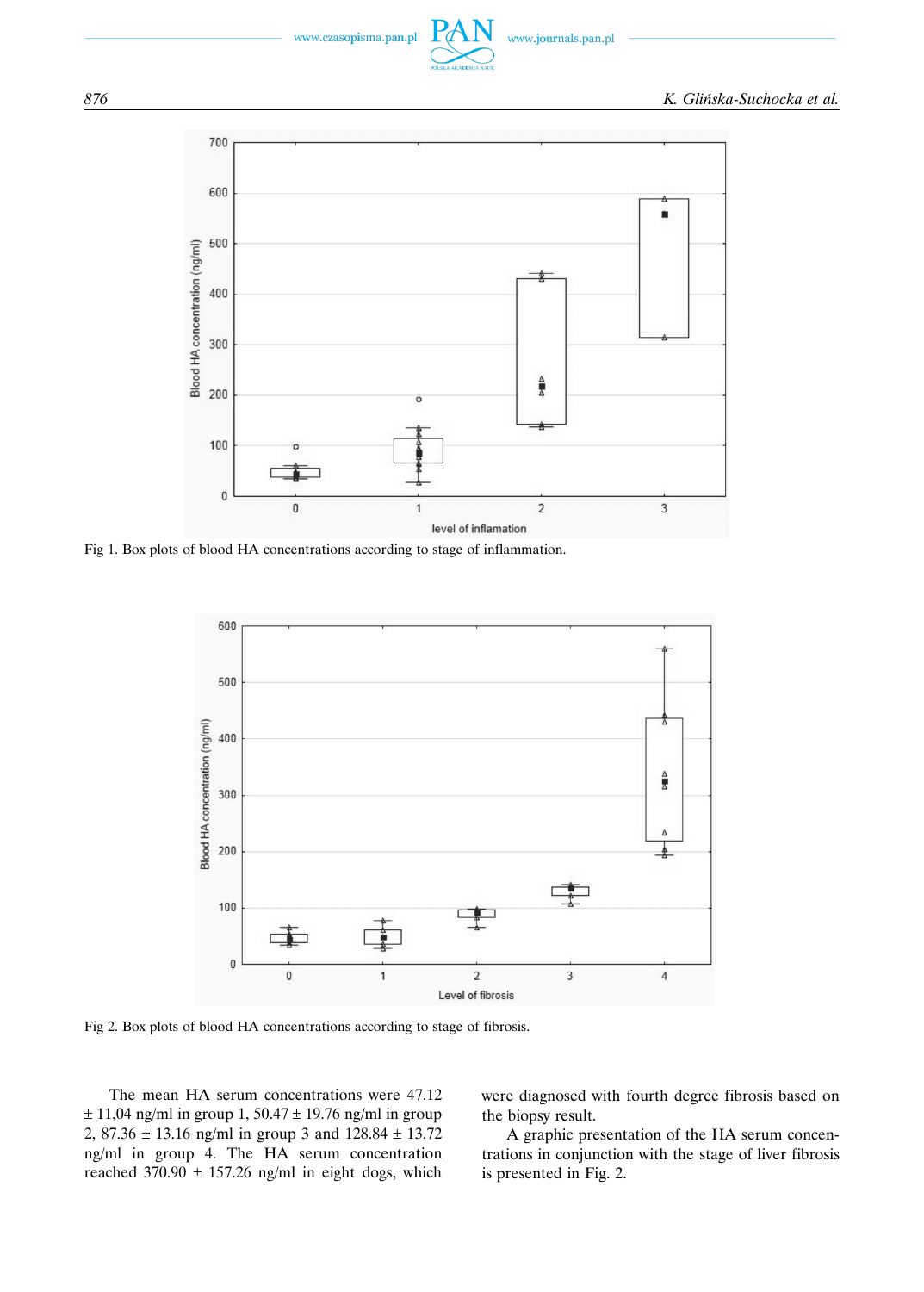www.czasopisma.pan.pl

# **Discussion**

In recent years, numerous studies evaluating the usefulness of serum markers to diagnose liver fibrosis non-invasively have been conducted in human medicine (Guechot at al. 1995, Guechot at al. 2000, Gutkowski 2007, Błazik and Durlik 2010, Fernandez-Varo and Jimenz 2011). These studies analyzed direct and indirect markers aiming to find a marker that could effectively detect liver fibrosis and determine the degree of its advancement (Baszczuk at al. 2012). Indirect markers enable an evaluation of liver dysfunction, while direct markers reflect the metabolism of the extracellular matrix (EMC) (Gutkowski at al. 2007, Baranowa at al. 2011).

Many dynamic changes that occur in the course of liver fibrosis are associated with ECM metabolism. Therefore, analysing parameters that reflect the process of depositing components of the ECM, the activity of myofibroblasts, and the synthesis and degradation of collagen is useful. Direct markers of liver fibrosis can be divided into 3 groups: markers associated with excessive EMC deposition, markers associated with EMC degradation, and cytokines and chemokines closely associated with liver fibrosis (Gutkowski at al. 2007).

The first group of markers includes the propeptide of type I procollagen (PICP), the procollagen III amino-peptide, laminine, chondrex and hyaluronic acid. The second group contains metalloproteinase (MMPs), which are proteolytic enzymes. Studies have found that MMP-2 and MMP-9 are of particular importance in the diagnosis of liver fibrosis (Gutkowski at al. 2007). Cytokines and chemokines related to liver fibrosis make up the third group, including transforming growth factor  $α - TGF-α$ , transforming growth factor β – TGF-β and the platelet derived growth factor -PDGF (Baszczuk at al. 2012).

The current study attempted to evaluate the concentration of hyaluronic acid in dogs with a varying degree of liver damage. Hyaluronic acid is a glycosaminoglycan synthetized by hepatic stellate cells and degraded by sinusoidal endothelial cells (Laurent and Fraser 1992). Studies carried out in humans have shown that the serum concentration of hyaluronic acid in patients with liver disease reflects the severity of liver fibrosis, is a useful indicator of cirrhosis and positively correlates with the degree of hepatitis (Guechota at al. 1995, Guechota at al. 1996, Körner at al. 1996). In 1999, a group of scientists from Japan sought to evaluate hyaluronic acid concentrations in dogs with cirrhosis (Kenemoto at al. 2009). They measured serum hyaluronic acid concentrations in two groups of dogs – ones with liver disease without cirrhosis, and those with cirrhosis. They demonstrated that the mean hyaluronic acid concentration in healthy dogs amounted to 73 μg/l, 153 μg/l in dogs with parenchymal damage without cirrhosis and 500 μg/l in dogs with cirrhosis. Our study, on the other hand, attempted to assess the HA concentration in dogs with varying degrees of liver fibrosis, and through this the diagnostic value of HA in fibrosis. The concentrations of HA in healthy patients (F0) and in those with first stage fibrosis (F1) were low, while those from patients with second stage fibrosis were two-fold larger than in controls. Animals with third stage fibrosis (F3) had three-fold larger concentrations, while those with fourth stage fibrosis (F4) had seven-fold greater concentrations than controls. Additionally, we found a positive correlation between the degree of inflammation and the serum concentration of hyaluronic acid, which is in accordance with the findings of Guechota et al. carried out in humans.

The following conclusions were drawn from the present study:

– Hyaluronic acid concentrations correlate with the degree of liver fibrosis.

– The evaluation of the concentration of hyaluronic acid is a useful serum marker of liver fibrosis.

– The concentration of hyaluronic acid increases in the course of hepatic inflammation, which renders it a good indicator of liver inflammation.

In summary, hyaluronic acid is a serum marker that may have wide use in the non-invasive diagnosis of liver disease. However, in order to assess its usefulness, a study on a larger group of animals with various liver pathologies is required.

#### **Acknowledgements**

Publication supported by Wroclaw Centre of Biotechnology, programme "The Leading National Research Centre (KNOW)" for years 2014-2018.

## **References**

- Afdhal NH (**2004**) Biopsy or biomarkers: is there a gold standard for diagnosis of liver fibrosis? Clin Chem 50: 1299-1300.
- Baranova A, Lal P, Birerdinc A, Younossi ZM (**2011**) Non-invasive Markers for Hepatic Fibrosis. BMC Gastroenterol 11: 91.
- Baszczuk A, Kęsy L, Kopczyński Z (**2012**) The value of laboratory tests in the diagnosis of liver fibrosis. J of Med Sci 81: 175-181.
- Błazik E, Durlik M (**2010**) Mechanizmy włóknienia wątroby i metody ich oceny. Med Sci Rev Hepatol 10: 25-29.
- Fernandez-Varo G, Jimenz W (**2011**) Non-invasive markers of liver fibrosis. Europ Gastr & Hepatol Rev 7: 93-96.